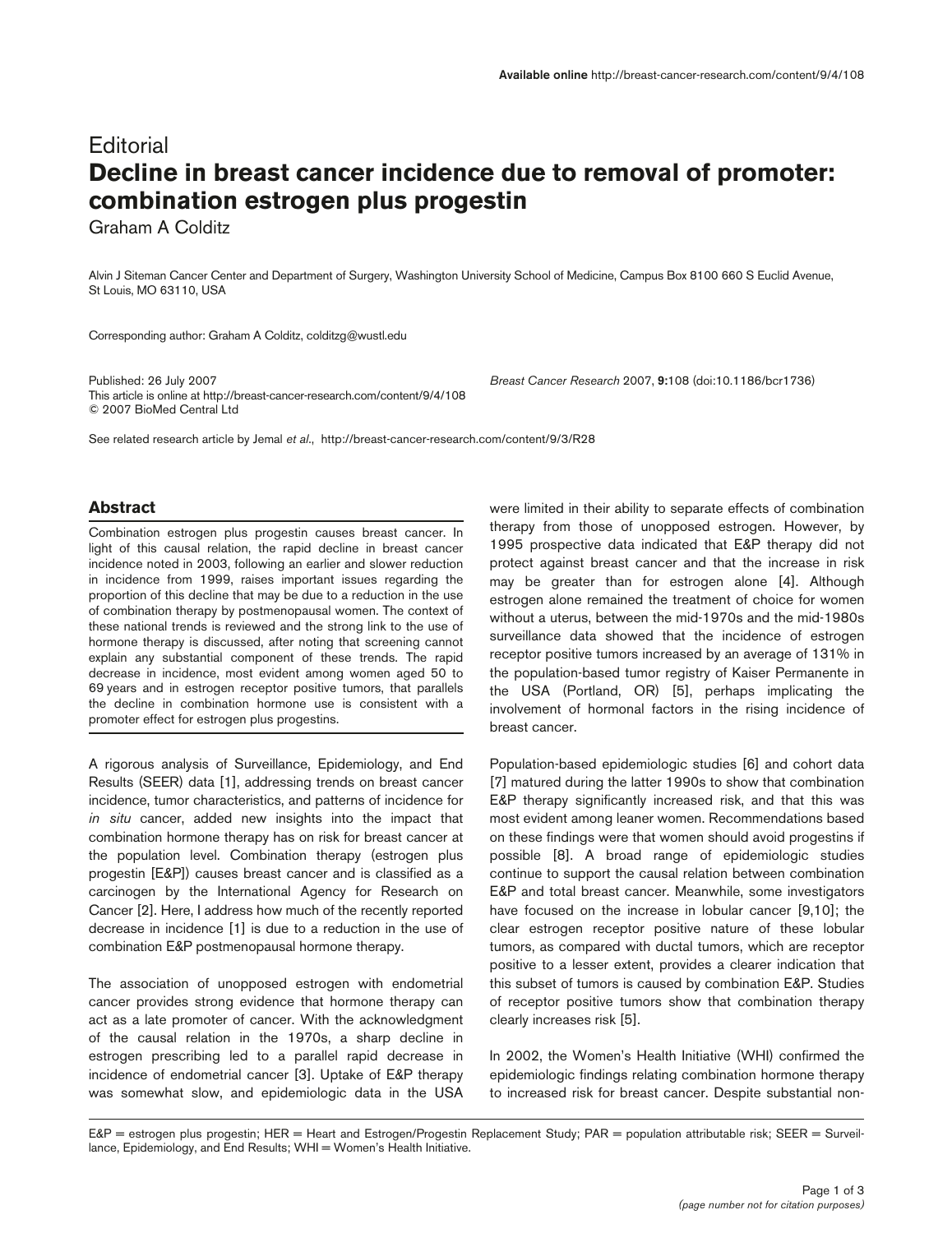adherence to therapy, which exceeded 40% among women randomly assigned to E&P, the predetermined stopping rules for the WHI led the independent data safety monitoring board to stop the trial early because of the adverse effect of therapy on breast cancer [11]. The intention to treat and, more importantly, the adherence-based relative risks (which approximate the relative risks from epidemiologic studies that record use and nonuse of therapy) were consistent with the Heart and Estrogen/Progestin Replacement Study (HERS) trial [12] and epidemiologic data showing an increase in risk in the initial 2 to 5 years of use. Furthermore, risk increased significantly with duration of therapy.

Based on data from the San Francisco mammography registry, prescribing of E&P peaked in 1999. The use of hormone therapy was increasing at 1% per quarter before publication of the HERS report, but it declined by 1% per quarter after publication [13]. This decline in prescribing continued until the publication of the WHI in 2002, after which a more substantial decline of 18% per quarter was observed. The peak and decline through 1999 to 2002 is concordant with the HERS report in 1998 [12], which found a significant increase in coronary heart disease during the first year of therapy among women with prevalent coronary disease and, in addition, no long-term benefit in reducing coronary heart disease [14]. The growing epidemiologic evidence published since 2000 on the adverse effects of combination therapy on breast cancer added further support to avoid its use. Considering the prevalence of use of E&P in California, Clarke and coworkers [15] estimated a population attributable risk (PAR, or the proportion of cases caused by E&P) of up to 11%, based on a prevalence of use of 30% and a relative risk of 1.4. Given that substantially greater relative risks of 2 or higher have been reported [16], this estimated PAR may be conservative. Assuming a prevalence of use of 17.5% (the average reported for California in 2001 [15]), a relative risk of 1.49 gives a PAR of 7.9% and a relative risk of 2.0 gives a PAR of 14.9%.

Evidence regarding breast cancer incidence rates now clearly shows a parallel drop in breast cancer consistent with the pattern of decreased prescribing. Jemal and coworkers [1] conducted a rigorous, state-of-the-art analysis using joint point analysis and drawing on SEER incidence data from 1975 through to 2003. They demonstrated a significant decrease in the incidence of invasive breast cancer from 1999 to 2003 in all 5-year age groups from 45 years and above, and a sharp decrease largely limited to estrogen receptor positive tumors in age groups from 50 to 69 between 2002 and 2003. Furthermore, although others have suggested that a 1% to 3% drop in screening mammography may account for this decline in incidence, Jemal and coworkers provided strong evidence against this contention. If screening were to account for a drop in incidence, then rates of *in situ* disease would also need to drop because they are almost only detected by mammography. Jemal and

coworkers demonstrated that, before screening became widespread, *in situ* rates were low and rose with the uptake of screening to plateau from 1999 through to 2003. The lack of a drop in *in situ* cancer offers compelling evidence that a reduction in screening does not account for the drop in incidence of invasive breast cancer.

Others have analyzed SEER data over a shorter period [17] or draw on the unique resources of the California tumor registry and health maintenance organization datasets [18] to show similar relations between change in hormone therapy and a decrease in breast cancer incidence. Most recently, Robbins and Clarke [19] evaluated the change in prescribing, as estimated from the California Health Interview Survey, among almost three million non-Hispanic white women aged 45 to 74 years, and compared the findings with the change in breast cancer incidence across 58 counties in California. This thoughtful analysis shows that, from 2001 to 2004, the incidence of breast cancer declined by 8.8% in the counties with the smallest E&P reductions, by 13.9% in those with intermediate reductions, and by 22.6% in counties with the greatest reductions in combination postmenopausal hormone therapy. Between 2001 and 2003, California Health Interview Survey data did not indicate any significant change in the proportion of women who reported having a mammogram during the previous 2 years, adding further evidence against this as a plausible major explanatory factor for the observed declines in breast cancer incidence. Even more evidence in support of this relation between decrease in E&P prescribing and breast cancer comes from declines in incidence reported in New Zealand [20] and Germany [21] that parallel those in the USA.

Trends in obesity in the USA run counter to the decline in breast cancer incidence, the genetic make up of the population has not changed, and there has been a dramatic decline in breast cancer incidence in the USA that is largely confined to estrogen receptor positive tumors, along with similar declines documented in other countries. Given these findings, the evidence unarguably indicates that there is a causal relation between this abrupt reduction in use of E&P hormone therapy and the decline in breast cancer. The public health impact of this must not be underestimated. In fact, this decrease, amounting to approximately 10,000 fewer cases, falls within the range of attributable risk estimates for beast cancer due to E&P, suggesting that these estimates are conservative because not all women have ceased using combination therapy.

Although research issues remain, for instance regarding impact of dose of progestin per month on risk for breast cancer, women should be reassured that these data support a rapid risk reduction following cessation of therapy with E&P. Long-term use may yet cause some residual increase in risk [22]. Finer analysis that accounts for duration of prior use may resolve this issue.